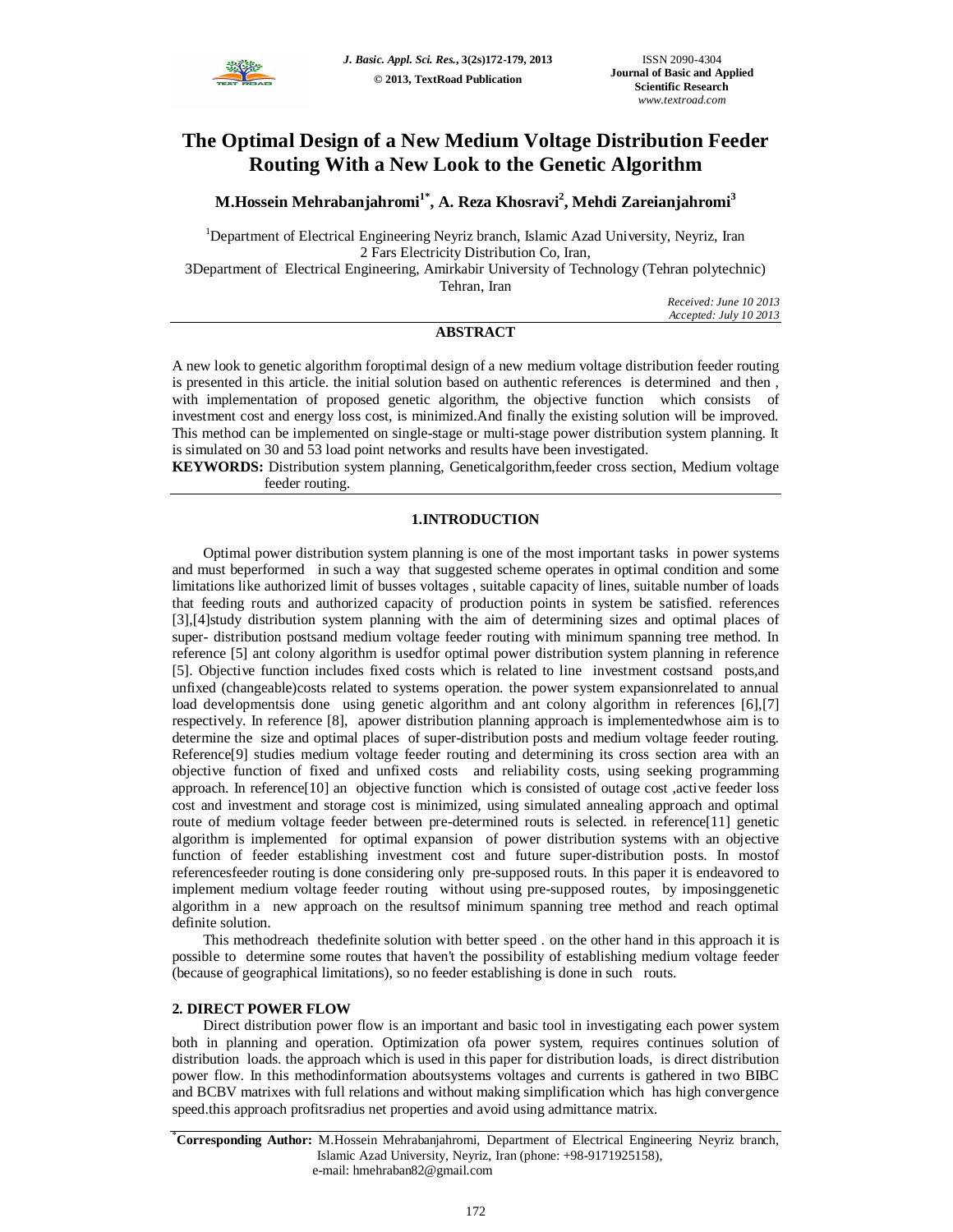# **3. MEDIUM VOLTAGE FEEDER ROUTING ALGORITHM**

medium voltage feeder routings must be done in such a way that minimizing the cost of investment and losses in distributionsystem that are objective functions of the optimization problem. The suggested algorithm in this paper includes two stages.In thefirst stage, system feeders are classified on the basis of reference [3] and an initial solutionis resulted for the system.And in the second stage, operatorstry to make it close to the definite optimal point using genetic algorithm.

## **3-1. FIRST STAGE**

With an example a post feeder classification and its allocated loads is explained by minimizing spanning free approach[3].

In figure (1) consider 's' and 's'  $a\overline{s(1)}$ .

 $S = \{post\}, \, \dot{s} = \{affloads points\}$  (1)



Figure (1) load point locations of studied distribution system [3]

The distances between all load points of 'ś' set to 's' set is calculated and each of load points of 'ś' set that had lower distance is connected to the post and then transfer to 's' set. In thissection the number of load points that are selectedfrom'ś'set and transfer to 's' set will be determined by the number of output feeder of the post.

Its supposed that it ispossibleto establish two output feeder from the post , and load points 4 and 5 arethe load points that have lowest distance from post. So 's' and 'ś' set are as(2):

 $S = \{(post, 4), (post, 5)\}$  (2)

 $S = \{1,2,3,6,7,8,4\}$ 

In this situation, connected feeders from post to the load points 4 and 5, are considered as system output feeders. now again the distance between other load points of'ś' set and members of's' set is calculated and like previous stageeach of these load points of 'ś' set that have the lowest distance is selected to connect to the system. note that in this stage calculating the distances performone time for member of 'ś' set to " load point 4 ", and another time to " load points 5 "and deleted from post distance calculation. Each member of 'ś' set that has the lowest distance from output feeders, is connected to that feeder. two condition are investigated:

First condition : if load point 9 has the lowest distance from load point 5, then load point 9 is connected to load point 5 in new system and 's' and 'ś' set will become as(3):

 $S = \{(post, 4), (post, 5, 9)\}$  (3)

 $S = \{1, 2, 3, 6, 7, 8\}$ 

Second condition : if load point 3 has the lowest distance from post, load point 3 in new system is connected to load point 4 and 's' and 's' set are  $as(4)$ :

 $S=\{(post,4,3),(post,5)\}$  (4)

 $\overline{S}=\{1,2,6,7,8,9\}$ 

And this trend continuesas mentioned and repeated untill's' set has no member else, note that the number of output feeder from post can be determined on the basis of geographical limitations e in establishing output feeder.

## **3-2: SECOND STAGE**

In this stage, resultant system of the first stage is considered as a system which is close to optimal operational point [3] and definite optimal point would be attained by using presented genetic algorithm operators in this part. System's information includes spatialcoordinates , number of loads , load points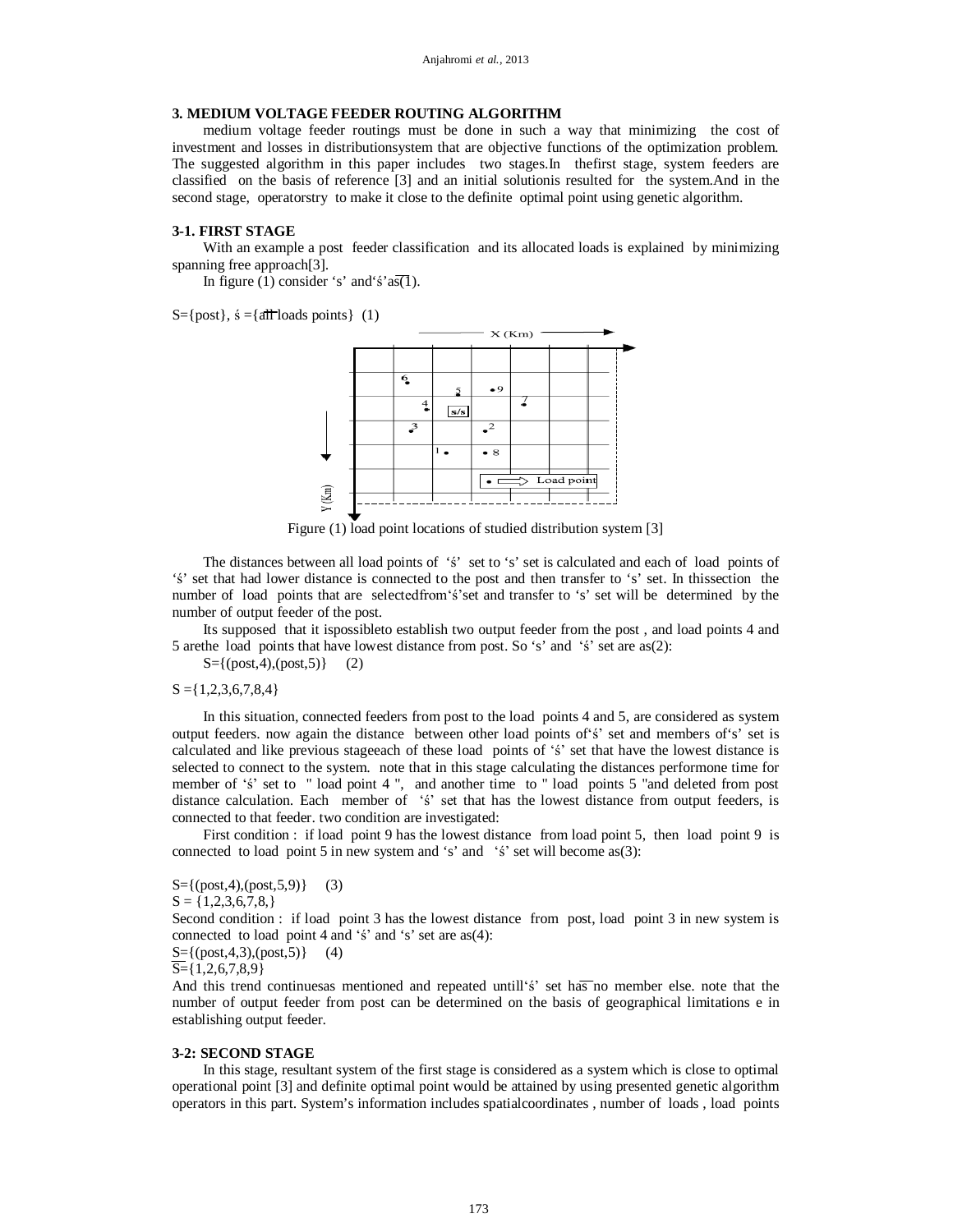and the method of connecting load points to each other.these information is stored in two coo-new (including load points coordinates and the number of load points with n\*3 dimensions, that n is the number of load points plus 1 considering super-distribution post as a node) and M-relation (the method of connecting load points to each other with n\*n dimension) matrixes. In the appendix a sample distribution net (figure (10)) and its related M-relation matrix is given. The net which is obtained from minimizing spanning tree method, is named initial solution close to the optimal point; figure(2).



Figure (2) network of the shortest path method

genetic algorithm in computational operations (generations) operates on the population of chromosomes, and random variations are pperformed on the set of chromosomes by applying genetic operators. After applying these operators , the sequence of choromosoms are beeing decoded, and different solutions on the operation point of view will be evaluated on the basis of objective function(5) which Consists of investment and energy losses costs,then next generation selection would be performed on the basis of this evaluation.

$$
F = \sum_{j=1}^{ns} L_j \times C(con_j) + \sum_{i=1}^{N} P_{loss,i} \times C_E \times PW^i \times 8760 \times LSF_i
$$
  
\n
$$
PW = (\frac{1}{1 + \text{int } r})
$$
\n(5)

ns is the number of net feeders ,Lj is the length of feeder J,(CONj) is the cost of feeder in section j,N is the life of lines (yaer) , Ploss,i is the power losses in year 'i' (kilowatt), CE is energy cost , PW is current value, LSFI is losses in year and 'intr' is the rate of benefit. In calculating equation (5), it must be noticed that loads development rate for each year is considered. Energy losses for each year can be obtined from muliplying carrier losses power in the number of hours for one year (8760) and losses index[4],[5]. Genetic algorithm changes net connections by usin related operators and try to improve existing system and minimize objective function. Suggested operators of genetic algorithm that are applyed on initial solution,have been performed in this paper.

## **CROSS OVER**

Cross over operates on two chromosoms of existing population and change their features accidentally.

two parents are beeing affected by cross over that have good features, beeing combined to each other and make two children.At this part M-relation matrix is used instead of one string of number 0 and 1 chromosom. If in this matrixa little change is made and a new matrix be made, this new matrix can be considered as previose matrix child, because it has most of previos matrixs features. In this operator the system can be devided into two parts by changing a 1 to 0. in other word one part remains feedless.Created islandsare named so as the part that contains the post is set 1 and the other part named set 2.

Now,from set 1 in figure (3)determined number of points are selected that have the lowest distance from load point 11 (accidental load point from set 2) and are stored in matrix A1.members of island 2 are also stored in matrixA2.

$$
AI = [8, 4, 7, 10, 1] \tag{6}
$$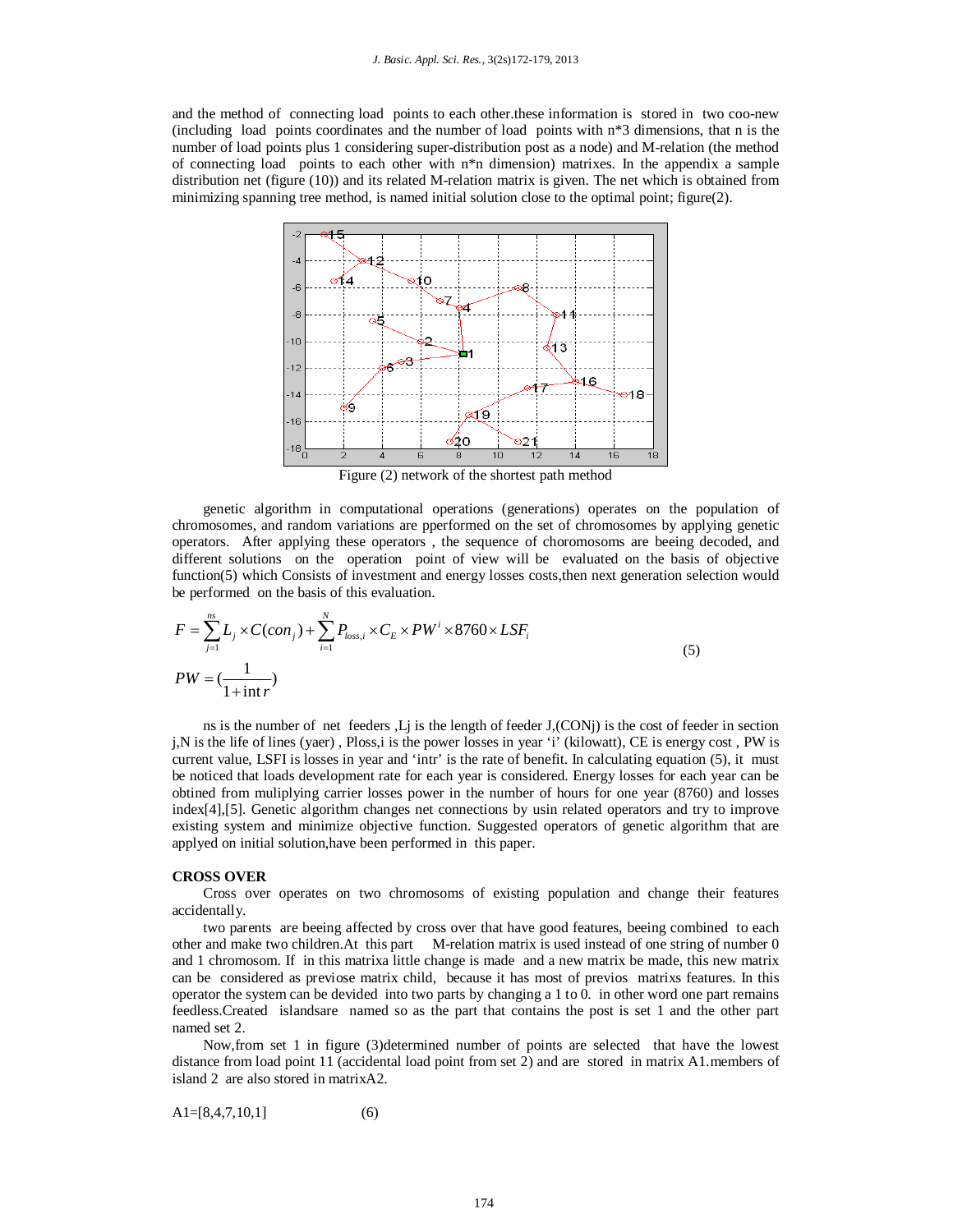## A2=[11,13,16,17,18,19,20,21]



Figure (3) before applying the genetic algorithm operators

now, its time to select one of A1 set members accidentally and attach to one of A2 set members in order tofeed the islanded part. to avoid impossiblesolutions, the algorithm operates in such a way that for example point 1 (accidentally) from A1 setis selected and determined number of load pointsfrom A2 set are chosen accidentally that have the least distance from load point 1 and are placedin new set A22.

# $A11=[1]$

A22=[13,17,19] (7)

Now one of members of A22 set is attached to node 1 accidentally and figure 4 will be obtained.



Figure (4) after applying cross over operator

## **MUTATION**

This operator makes a great change in the existing solution and relax the problem from local optimal point that maight be guided to a better solution.whit this operator a great change in chromosome is made and the solution area can be searched. Applying this operator to the system is like cross over operator presented in previous part, just instead of one line be opened and one line be closed, two or tree lines are opened and closed simultaneously.this cause a great chnge in the topology of existing solution.

## **PERTURBATION**

This operator in genetic algorithm causes slight changes in solution and help the problem reaches to definit optimum value if the solution is close to definite optimal point. This operator works in such way that makes new chromosoms by causing very slight change in chromosoms or good chromosoms. For example, its possible that changing in just one of feeding routes in the planned system, lead to a better solution. these slight changas are applied on good chromosoms and add another solution to next generation. For exaple, if the system of figure(4) is the best solution that has been transfered to the next genertion,to apply perturbation operator on it,one of system lines like line 1-3 is disconnected and point 1 or one of its close points(points 2 and 17) is connected to one of front points to points 3 (points6) or points 3 or its close points to point 1 accidentally (figure 5).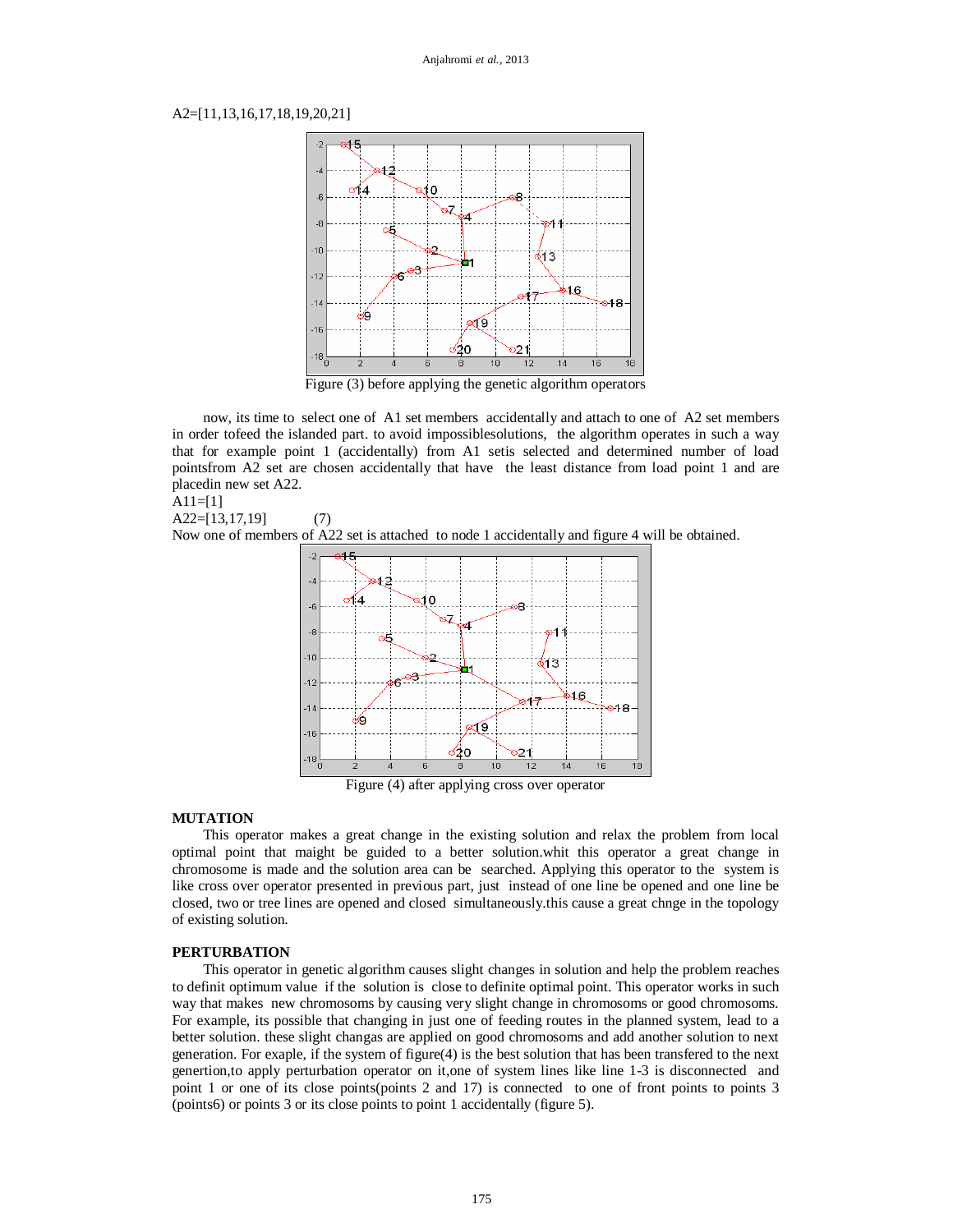

Figure (5) after applying perturbation operator

## **SELECTION**

Selection is an operator that determines next generation chromosoms from current population on the basiss of survival of the fittest law. this operation is the most important stage in genetic algorithm that has playes an important role in the process. Ther are different methods for this operation that can be referedas rolette wheel and tournment approaches.in this paper tournament approach is used.in this approach determined number of chromosomes with high suitability are selected and transfered to the next generation.in this generation determined number of chromosome are made from trnsferred chromsomes whith described opertors workings.because there isnt specific convergent condition for genetic algorithm, completion criterion of optimizing operation is on the basis of repeating production of new chromosomes and after determinied number of productions, optimizing is finished. The benefits of new apprach in using genetic algorithm operators in making new solution is that in this condition the possibility of loop creation doesn't exist. also by observing some obligations like selecting the points without electricity near system for making electricity in the feedless port, unpossible solution will not be made. Without observing aboveobligations, there is possibility of attaching farest load points in to each other for giving electricity to the feedless points as a new solution that might cause problems in convergency and infact considered as an impossible solution.

### **4. SELECTING FEEDER OPTIMAL CROSS SECTION**

The aim of selecting feeder optimal cross section is to design medium voltage system that minimizes objecive function which consists of investment and active power losses costs. Refrence[12] uses evolutionary algorithm approach to determine cross section.

The used approach in this paper is peresented in[13].

Refrences[13] and [14] use innovative approach fordetermining cross section. In designing system its required to apply sub program of selecting cross section in each stage, so an approach with high performance speed and strong solution is needed.

#### **5. REVIEWING SAMPLE SYSTEMS**

Above mentioned approach reviewed on systems with 30 and 53 load points.information of load points and load points locations is available in table (3) of index for studying system with 30 load points,and for system with 53 load points is available in[3]. Economical and technical data is given in table (1) and(2) respectively.table (4) shows comparssion between results related to system designing on the basis of presented approach in this paper. This comparission shows that suggested approach is better for medium voltage feedering.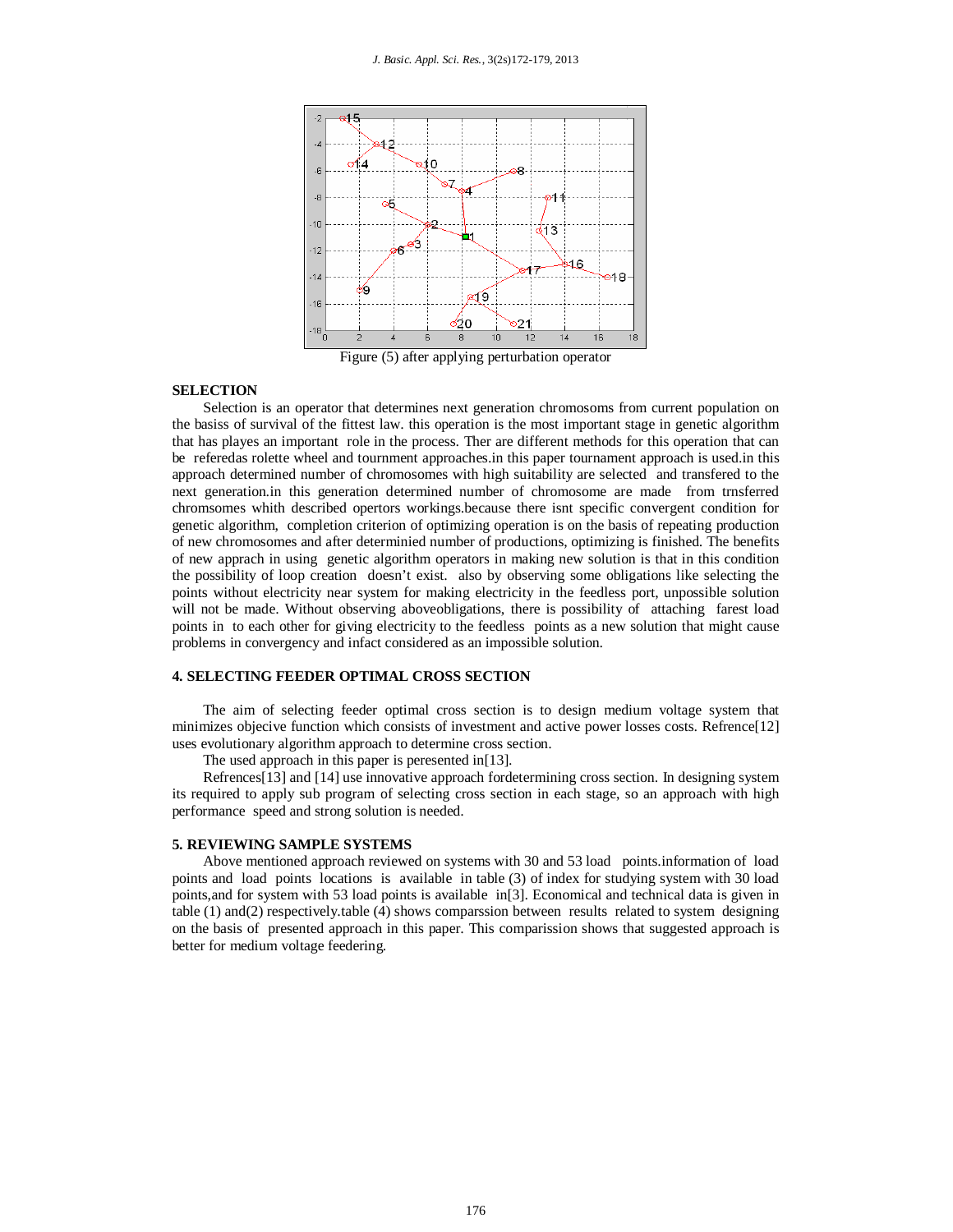

Figure (9) the network routing the proposed method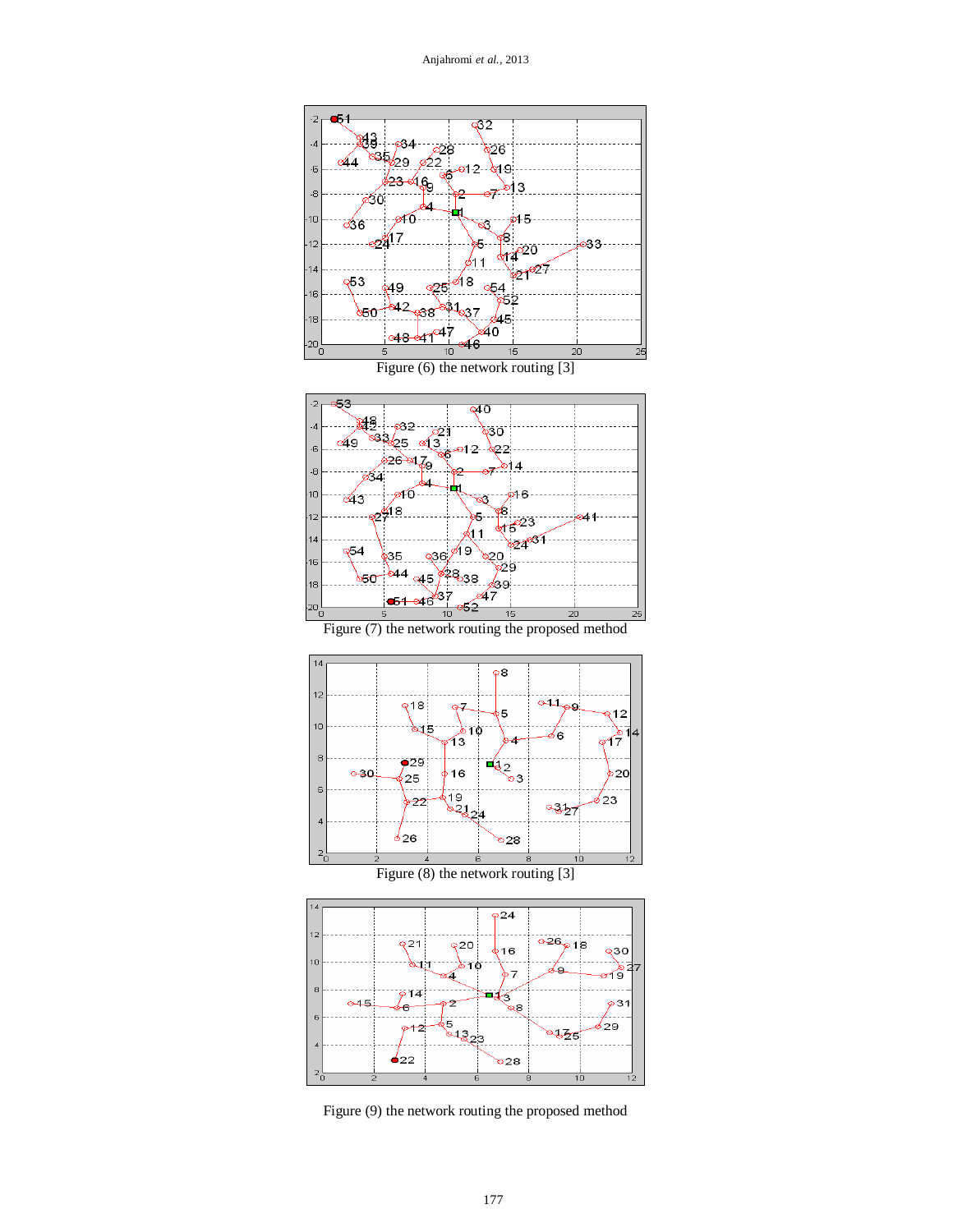#### Table (1) results comparison

| Figure num. | <b>Objective function value</b> | <b>Active power loss (kW)</b> | Least network voltage |
|-------------|---------------------------------|-------------------------------|-----------------------|
| Figure 6    | $1.31E + 09$                    | 91.23                         | 0.95                  |
| Figure 7    | 1.15E+09                        | 100.3                         | 0.9501                |
| Figure 8    | $1.27E + 09$                    | 641.3                         | 0.8112                |
| Figure 9    | $6.29E + 08$                    | 659.3                         | 0.956                 |

## **CONCLUSION**

This paper presents an approach for medium voltage feeder routing by designing distribution systems with new feauured of genetic algorithm. This feeder routing approach leads to optimal solution whit higher speed because of applyingrequired reformations on obtained solution from authorized sources and applying controlled genetic algorithms operators. Obtained results are better fromthe investment and enrgy looses costs point of view. Presented approach in[3],[4] depends on point locations,figure (8), so by using suggested appeoach high improwment can be obtained;table (1).

## **APPENDIX**

#### Table (2) network economical information

|                     | 10 years |             | $11 \text{ kV}$ |  |
|---------------------|----------|-------------|-----------------|--|
| Lntr                | 15 %     |             | 30              |  |
|                     | 0.45     | Min voltage | $0.95$ pu       |  |
| <b>Power factor</b> | 0.85     | Load growth | $7\%$           |  |

#### Table (3) conductors technical information

| <b>Conductor Type</b> | <b>Cross Section</b><br>$(mm^2)$ | <b>Resistance</b><br>$\frac{d^2}{km^2}$ | Reactance<br>$\frac{\Omega}{\text{km}}$ | Price<br>$\sqrt{R_{\rm km}}$ | <b>Max Current</b><br>(Amp.) |
|-----------------------|----------------------------------|-----------------------------------------|-----------------------------------------|------------------------------|------------------------------|
| Squirrel              | 12.9                             | 1.376                                   | 0.3896                                  | $1E+07$                      | 80                           |
| Weasel                | 19.35                            | 0.9108                                  | 0.3797                                  | $1.2E + 07$                  | 100                          |
| Rabbit                | 32.26                            | 0.5441                                  | 0.3673                                  | $1.5E + 07$                  | 120                          |
| Raccon                | 48.39                            | 0.3657                                  | 0.3579                                  | $1.7E + 07$                  | 150                          |

## Table (4) load points and location information for the study of system with 30 load points

| <b>Load point</b> | Axis X     | Axis Y     | Load          | Load point | Axis X     | Axis Y     | Load          |
|-------------------|------------|------------|---------------|------------|------------|------------|---------------|
| num.              | coordinate | coordinate | $0.001*$ kVA  | num.       | coordinate | coordinate | $0.001*$ kVA  |
| 1                 | 5.8641     | 4.3129     | $2.50E + 0.5$ | 26         | 2.477      | 7.3246     | $3.15E + 0.5$ |
| $\overline{2}$    | 5.4724     | 4.2836     | $2.50E + 0.5$ | 27         | 2.7304     | 6.6228     | $3.15E + 0.5$ |
| 3                 | 5.5415     | 3.845      | $2.50E + 0.5$ | 28         | 3.2604     | 6.8275     | $3.15E + 0.5$ |
| $\overline{4}$    | 4.6659     | 3.2602     | $2.50E + 0.5$ | 29         | 3.1912     | 6.1257     | $3.15E + 0.5$ |
| 5                 | 4.4585     | 3.7865     | $2.50E + 05$  | 30         | 3.8364     | 5.7164     | $3.15E + 0.5$ |
| 6                 | 3.6982     | 3.7865     | $2.50E + 0.5$ | 31         | 3.4447     | 5.3655     | $3.15E + 0.5$ |
| $\overline{7}$    | 3.7903     | 2.7632     | $2.50E + 0.5$ | 32         | 3.5369     | 4.6637     | $3.15E + 0.5$ |
| 8                 | 4.6198     | 2.4123     | $2.50E + 0.5$ | 33         | 4.9654     | 5.3947     | $3.15E + 0.5$ |
| 9                 | 5.4954     | 2.4123     | $4.00E + 0.5$ | 34         | 4.7811     | 6.3889     | $3.15E + 0.5$ |
| 10                | 5.9562     | 2.6462     | $4.00E + 05$  | 35         | 5.3341     | 6.7398     | $2.50E + 0.5$ |
| 11                | 6.394      | 3.0848     | $4.00E + 05$  | 36         | 5.5876     | 6.2427     | $2.50E + 0.5$ |
| 12                | 6.394      | 2.3246     | $4.00E + 05$  | 37         | 6.1406     | 5.2485     | $2.50E + 05$  |
| 13                | 6.1406     | 1.7982     | $4.00E + 05$  | 38         | 4.182      | 4.4298     | $4.00E + 0.5$ |
| 14                | 4.6198     | 4.3129     | $4.00E + 05$  | 39         | 2.1083     | 5.5409     | $2.50E + 05$  |
| 15                | 3.3295     | 4.1374     | $4.00E + 0.5$ | 40         | 6.6935     | 6.7105     | $2.50E + 0.5$ |
| 16                | 3.1912     | 3.6988     | $4.00E + 05$  | 41         | 6.8318     | 4.3129     | $2.50E + 0.5$ |
| 17                | 2.9608     | 3.348      | $4.00E + 05$  | 42         | 5.3802     | 7.4708     | $2.50E + 0.5$ |
| 18                | 2.3387     | 4.1959     | $2.50E + 05$  | 43         | 4.735      | 7.4708     | $2.50E + 05$  |
| 19                | 7.0392     | 3.2602     | $2.50E + 0.5$ | 44         | 4.159      | 7.1199     | $2.50E + 0.5$ |
| 20                | 4.9194     | 1.9152     | $3.15E + 05$  | 45         | 3.5369     | 7.7339     | $2.50E + 05$  |
| 21                | 4.1359     | 1.8275     | $3.15E + 05$  | 46         | 7.2696     | 5.1023     | $2.50E + 0.5$ |
| 22                | 3.2604     | 1.7398     | $3.15E + 05$  | 47         | 6.8779     | 5.7456     | $3.15E + 05$  |
| 23                | 2.5691     | 1.9444     | $3.15E + 05$  | 48         | 4.5276     | 8.1725     | $3.15E + 05$  |
| 24                | 7.523      | 2.9094     | $3.15E + 05$  | 49         | 4.3433     | 8.845      | $3.15E + 05$  |
| 25                | 4.4124     | 9.7222     | $3.15E + 05$  | 50         | 3.9055     | 9.3129     | $3.15E + 0.5$ |